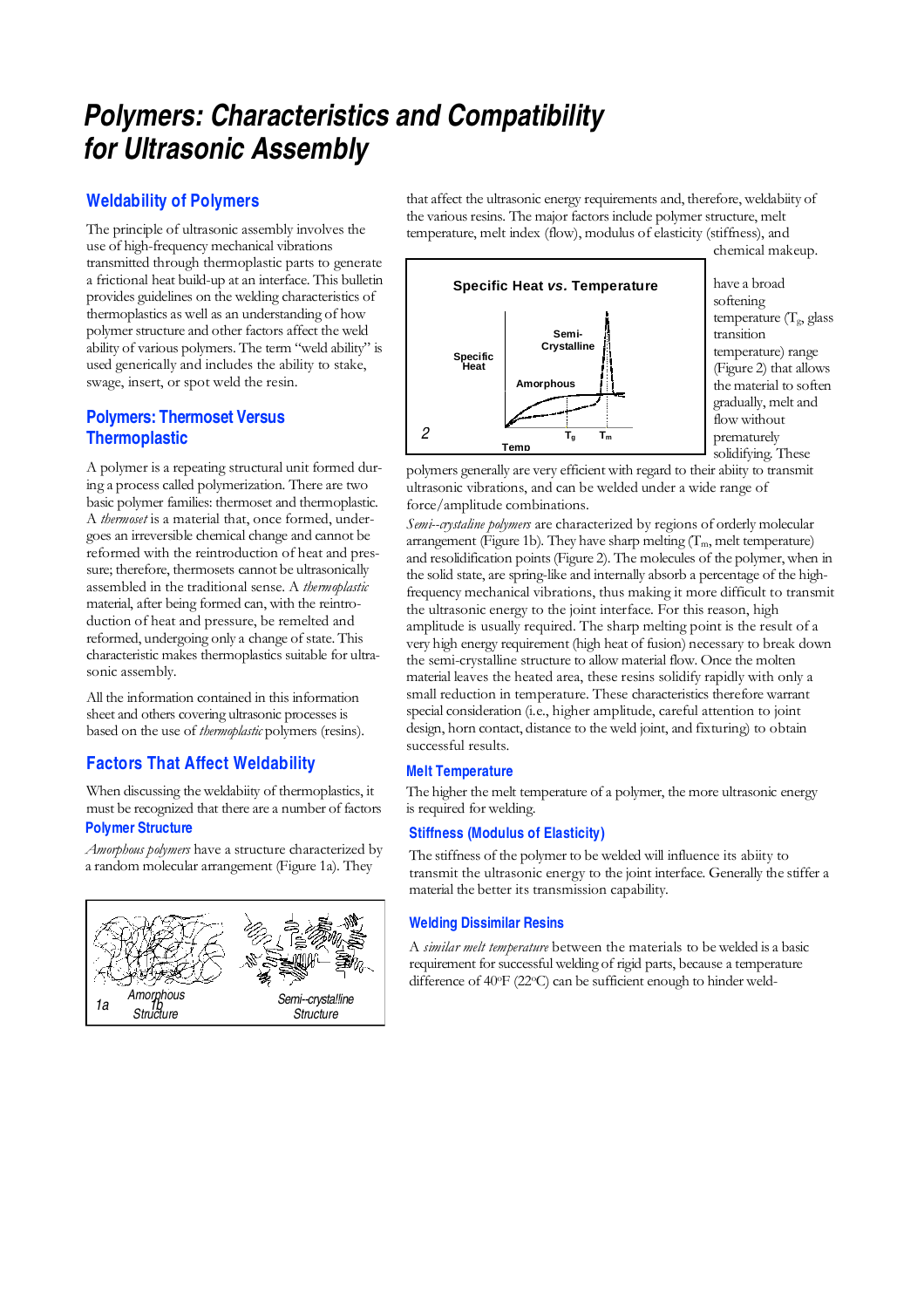abiity (even for a like resin). The lower melt temperature material melts and flows preventing generation of sufficient heat to melt the higher melt temperature material. For example, with an energy director on a part composed of high-temperature acrylic opposing a parallel surface composed of a lowtemperature acrylic, the weld surface of the high-temperature part will not reach the necessary temperature to melt. The opposing surface will be in a molten state before the energy director begins to soften, and if the energy director fails to melt, bond strength will be impossible to predict.

In addition, to weld dissimilar plastics, the plastics to be welded must possess a like molecular structure (i.e., be chemically compatible) with some component of the material, usually a blend. Close examination of compatible thermoplastics reveals that like radicals are present, and the percentage of the like chemical radical will determine the molecular compatibility.

#### Note: Compatibility exists only among amorphous polymers or blends.. Semi- crystaline polymers are welåble only to themselves..

Melt index,, or flow rate,, is the rate at which a material flows when it becomes molten. Different grades of the same material may have different flow rates (e.g., an injection molded nylon and an extruded nylon). Such differences may result in the melting of one component of an assembly and not the other. Thus, a melt or flow is created, but not a homogeneous bond. When selecting resins that are dissimilar or different grades of the same material, consult the resin manufacturer's specifications to acquire the melt index or flow rate. The flow rates should be fairly close (i.e., 2 to a 4) in order to achieve compatibility.

## **Other Variables That Influence Welda bility**

#### **Moisture**

Some materials are hygroscopic; that is, they absorb moisture from the atmosphere which can seriously affect weld quality. Nylon (and to a much lesser degree polyester, polycarbonate, and polysulfone) is the material most troubled by this characteristic.

If hygroscopic parts are allowed to absorb moisture, when welded the water will evaporate at  $212^{\circ}$  F (100 $^{\circ}$ C), with the trapped gas creating porosity (foamy condition) and often degrading the resin at the joint interface. This results in difficulty in obtaining a hermetic seal, poor cosmetic appearance (frostiness), degradation, and reduced weld strength. For these reasons, if possible it is suggested that nylon parts be welded directly from the molding machine to insure repeatable results. If welding can't be done immediately, parts should be kept dry-asmolded by sealing them in polyethylene bags with a desiccant pouch or other suitable means directly after molding. Drying of the parts prior to welding can be done in special ovens; however, care must be taken to avoid material degradation. Keep in mind

that 100% dry nylon can be very brittle. Some moisture within the material may be beneficial in eliminating an over-stress condition (which can cause cracking).

If several batches of hygroscopic parts have varying levels of moisture, the energy levels required during the welding process will have to be varied by the ultrasonic welder.

#### **Resin Modifiers**

Using additives or processing aids during preparation of a resin compound may result in properties not inherent in the base resin. These additives, which can enhance certain areas of processing, can in some cases create problems in ultrasonic welding. Parts molded with differing parameters may require minor variations in welding process parameters.

Mold release agents,, often called parting agents, are applied to the surface of the mold cavity to provide a release coating which facilitates removal of the parts. External release agents, such as zinc stearate, aluminum stearate, fluorocarbons and siicones can be transferred to the joint interface and interfere with surface heat generation and fusion, inhibiting welding; siicones are generally the most detrimental. If it is absolutely necessary to use an

external release agent, the paintable/printable (nontransferring) grades should be used. These grades prevent the resin from wetting the surface of the mold, with no transfer to the molded part itself, thus permitting painting and silk-screening and the least amount of interference with ultrasonic assembly. Detrimental release agents can in some cases be removed by using a solvent, such as TF Freon. Internal molded-in release agents, since they are generally uniformly dispersed internally in the resin, usually have minimal effect on the welding process.

Lubricants (internal and external) are materials that enhance the movement of the polymer against itself or against other materials. (Examples include waxes, zinc, stearate, stearic acid, esters.) Lubricants reduce intermolecular friction (melt viscosity) within the

polymer and reduce melt flow friction against primary processing equipment surfaces. Since molecular friction is a basis for ultrasonically induced temperature elevation, lubricants can inhibit the ultrasonic assembly process. However, since they are generally dispersed internally, like internal mold release agents their effect is usually minimal.

Plasticizers are high-temperature boiing organic liquids or low-temperature melting solids which are added to resins to impart flexibiity. They do this through their ability to reduce the intermolecular attractive forces of the polymer matrix. They can also interfere with a resin's ability to transmit vibratory energy. Attempting to transmit ultrasonic vibrations through a highly plasticized material (such as vinyl) is like transmitting energy through a sponge. Even though plasticizers are considered an internal additive, they do migrate to the surface over time, and the combination of internal as well as surface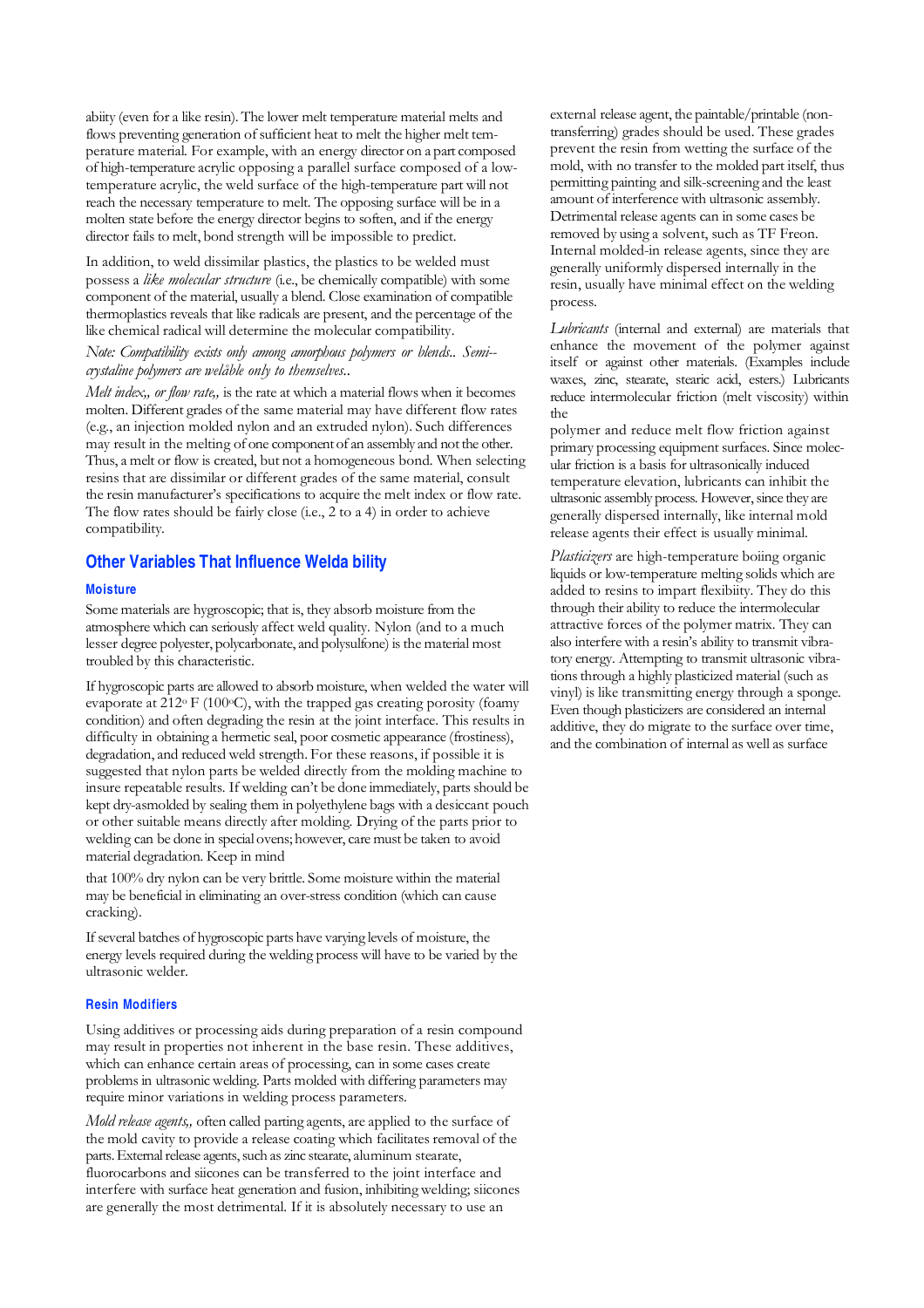| Material                                                                                                                                                                                                                                                                                                                                 | Welding<br>Near*Far*               |                                                                                            | Swaging<br>Staking                                                             | Insertion                                                                                                                              | Spot<br>Welding            |
|------------------------------------------------------------------------------------------------------------------------------------------------------------------------------------------------------------------------------------------------------------------------------------------------------------------------------------------|------------------------------------|--------------------------------------------------------------------------------------------|--------------------------------------------------------------------------------|----------------------------------------------------------------------------------------------------------------------------------------|----------------------------|
| Amorphous Polymers<br><b>ABS</b><br>ABS/polycarbonate alloy<br>Acrylic<br>Butadiene-styrene<br>Phenvlene-oxide based resins<br>Polycarbonate (a)<br>Polyetherimide<br>Polvethersulfone (a)<br>Polystyrene (general purpose)<br>Polystyrene (rubber modified)<br>Polysulfone (a)<br>PVC (rigid)<br>SAN-NAS-ASA<br>PBT/polycarbonate alloy | 1<br>22222212231<br>$\overline{c}$ | 223324<br>$\frac{4}{1}$<br>$\begin{array}{c} 2 \\ 3 \\ 4 \end{array}$<br>$\mathbf{1}$<br>4 | 1<br>23233<br>4<br>4<br>4<br>1<br>$\begin{array}{c}\n3 \\ 2 \\ 3\n\end{array}$ | 1<br>1<br>1<br>$\overline{c}$<br>1<br>2<br>3<br>$\frac{4}{2}$<br>1<br>$\overline{c}$<br>1<br>$\overline{\mathbf{c}}$<br>$\overline{2}$ | 1<br>1<br>1<br>21234313332 |
| Semi-Crystalline Polymers (b)<br>Acetal<br>Cellulosics<br>Fluoropolymers<br>Liquid crystal polymers (c)<br>Nylon (a)<br>Polyester, thermoplastic<br>Polyethylene terephthalate/PET<br>Polybutylene terephthalate/PBT<br>Polyetheretherketone - PEEK (c)<br>Polyethylene<br>Polymethylpentene<br>Polyphenylene sulfide<br>Polypropylene   | 23532<br>3334333                   | 3<br>5<br>5<br>4<br>$\frac{1}{4}$<br>4<br>445544                                           | 3<br>2<br>5<br>4<br>$\dot{3}$<br>4<br>4<br>4<br>2<br>2<br>2<br>2               | 2<br>1<br>5<br>4<br>$\overline{2}$<br>3<br>3<br>3<br>1<br>1<br>$\frac{2}{1}$                                                           | 23532<br>333232            |

### **Code: 1 = Easiest, 5 = Most difficult.**

The codes in Table 1 indicate relative ease of welding for the more common thermoplastics. In addition to the material factors covered in the preceding sections, ease of welding is a function of part size and geometry, joint design, energy requirements, amplitude, and fixturing.

Note: The ratings do not relate to the strength of the weld obtainable.

Use these tables as a *guide only*,, since varia-- tions in resins, fillers, and part geometry may produce slightly different results.

#### Notes:

\* Near-field welding refers to a joint 0.250 inch (6.35 mm) or less from the horn contact surface; far-field welding refers to a joint more than 0.250 inch (6.35 mm) from the horn contact surface. You should con-sider using 15 kHz equipment when welding far field with difficult-to-weld materials.

a Moisture will inhibit welds. Consider using a 2000f welder with force profiling for achieving hermetic seals.

b Semi-crystalline resins in general require higher amplitude and energy levels due to polymer structure, higher melt temperatures, and heat of fusion. c Consider using 40 kHz for near-field welding.

Denotes compatibility **O**Denotes compatibility in some cases (usually blends)

| ABS/polycarbonate alloy<br>Butadiene-styrene<br>Polycarbonate<br>Polycarbonate<br>Polystyrene (rubber modified)<br>PDI/polycarbonate alloys<br>PBT/polycarbonate alloys<br>PBT/polycarbonate alloys<br>Acetal as<br>Fluoropolymers<br>Polypthylene allows<br>Polypthylene sulfide<br>Polypthenylene sulfide |   | ABS/polycarbonate alloy | Acrylic   | Phenylene-oxide based resins<br>Butadiene-styrene | Polycarbonate | Polyethersulfone<br>Polyetherimide | Polystyrene (general purpose) | Polystyrene (rubber modified) | Polysulfone | PVC (rigid) | SAN-NAS-ASA             | PBT/polycarbonate alloy | Semi-Crystalline Polymers | Acetal | Cellulosics | Fluoropolymers | Liquid crystal polymers | ГÄ<br>-<br>Polyethylene terephthalate<br>Nylon | Polybutylene terephthalate - PBT | Polyetheretherketone - PEEK | Polyethylene | Polymethylpentene | Polyphenylene sulfide | Polypropylene | ADJ<br>Acrylic<br>Phenylene-oxide based resins<br>Polyetherimide<br>Polystyrene (general purpose)<br>Polysulfone<br>SAN-NAS-ASA<br>Semi--Crystalline Polymers<br>Cellulosics<br>Liquid crystal polymers<br>Polyethylene terephthalate - PET<br>Polyetheretherketone - PEEK |
|-------------------------------------------------------------------------------------------------------------------------------------------------------------------------------------------------------------------------------------------------------------------------------------------------------------|---|-------------------------|-----------|---------------------------------------------------|---------------|------------------------------------|-------------------------------|-------------------------------|-------------|-------------|-------------------------|-------------------------|---------------------------|--------|-------------|----------------|-------------------------|------------------------------------------------|----------------------------------|-----------------------------|--------------|-------------------|-----------------------|---------------|----------------------------------------------------------------------------------------------------------------------------------------------------------------------------------------------------------------------------------------------------------------------------|
|                                                                                                                                                                                                                                                                                                             |   |                         |           |                                                   | o             |                                    |                               |                               |             | ००          |                         |                         |                           |        |             |                |                         |                                                |                                  |                             |              |                   |                       |               | Polymethylpentene<br>Polypropylene                                                                                                                                                                                                                                         |
|                                                                                                                                                                                                                                                                                                             |   |                         | $\bullet$ |                                                   |               |                                    |                               |                               |             |             |                         |                         |                           |        |             |                |                         |                                                |                                  |                             |              |                   |                       |               |                                                                                                                                                                                                                                                                            |
|                                                                                                                                                                                                                                                                                                             |   | $\bullet$               |           | ।००                                               |               |                                    | $\overline{\mathbf{o}}$       |                               |             |             | ۰                       |                         |                           |        |             |                |                         |                                                |                                  |                             |              |                   |                       |               |                                                                                                                                                                                                                                                                            |
|                                                                                                                                                                                                                                                                                                             |   |                         | о         |                                                   | $\circ$       |                                    |                               |                               |             |             | $\bullet$               |                         |                           |        |             |                |                         |                                                |                                  |                             |              |                   |                       |               |                                                                                                                                                                                                                                                                            |
|                                                                                                                                                                                                                                                                                                             | ۰ |                         | ō         | lol                                               |               | $\bullet$                          |                               |                               | ۰           |             |                         |                         |                           |        |             |                |                         |                                                |                                  |                             |              |                   |                       |               |                                                                                                                                                                                                                                                                            |
|                                                                                                                                                                                                                                                                                                             |   |                         |           |                                                   | ō             |                                    |                               |                               |             |             |                         |                         |                           |        |             |                |                         |                                                |                                  |                             |              |                   |                       |               |                                                                                                                                                                                                                                                                            |
|                                                                                                                                                                                                                                                                                                             |   |                         |           |                                                   |               |                                    |                               |                               |             |             |                         |                         |                           |        |             |                |                         |                                                |                                  |                             |              |                   |                       |               |                                                                                                                                                                                                                                                                            |
|                                                                                                                                                                                                                                                                                                             |   |                         |           | $\circ$                                           |               |                                    |                               |                               |             |             | $\overline{\mathbf{o}}$ |                         |                           |        |             |                |                         |                                                |                                  |                             |              |                   |                       |               |                                                                                                                                                                                                                                                                            |
|                                                                                                                                                                                                                                                                                                             |   |                         |           |                                                   |               |                                    |                               |                               |             |             |                         |                         |                           |        |             |                |                         |                                                |                                  |                             |              |                   |                       |               |                                                                                                                                                                                                                                                                            |
|                                                                                                                                                                                                                                                                                                             | ۰ |                         |           |                                                   | ۰             |                                    |                               |                               |             |             |                         |                         |                           |        |             |                |                         |                                                |                                  |                             |              |                   |                       |               |                                                                                                                                                                                                                                                                            |
|                                                                                                                                                                                                                                                                                                             | O |                         | lo        | 0                                                 |               |                                    | ۰                             |                               |             |             |                         |                         |                           |        |             |                |                         |                                                |                                  |                             |              |                   |                       |               |                                                                                                                                                                                                                                                                            |
|                                                                                                                                                                                                                                                                                                             |   |                         |           |                                                   |               |                                    |                               |                               |             |             |                         |                         |                           |        |             |                |                         |                                                | ۰                                |                             |              |                   |                       |               |                                                                                                                                                                                                                                                                            |
|                                                                                                                                                                                                                                                                                                             |   |                         |           |                                                   |               |                                    |                               |                               |             |             |                         |                         |                           |        |             |                |                         |                                                |                                  |                             |              |                   |                       |               |                                                                                                                                                                                                                                                                            |
|                                                                                                                                                                                                                                                                                                             |   |                         |           |                                                   |               |                                    |                               |                               |             |             |                         |                         |                           |        |             |                |                         |                                                |                                  |                             |              |                   |                       |               |                                                                                                                                                                                                                                                                            |
|                                                                                                                                                                                                                                                                                                             |   |                         |           |                                                   |               |                                    |                               |                               |             |             |                         |                         |                           |        |             |                |                         |                                                |                                  |                             |              |                   |                       |               |                                                                                                                                                                                                                                                                            |
|                                                                                                                                                                                                                                                                                                             |   |                         |           |                                                   |               |                                    |                               |                               |             |             |                         |                         |                           |        |             |                |                         |                                                |                                  |                             |              |                   |                       |               |                                                                                                                                                                                                                                                                            |
|                                                                                                                                                                                                                                                                                                             |   |                         |           |                                                   |               |                                    |                               |                               |             |             |                         |                         |                           |        |             |                |                         |                                                |                                  |                             |              |                   |                       |               |                                                                                                                                                                                                                                                                            |
|                                                                                                                                                                                                                                                                                                             |   |                         |           |                                                   |               |                                    |                               |                               |             |             |                         |                         |                           |        |             |                |                         |                                                |                                  |                             |              |                   |                       |               |                                                                                                                                                                                                                                                                            |
|                                                                                                                                                                                                                                                                                                             |   |                         |           |                                                   |               |                                    |                               |                               |             |             |                         | ۰                       |                           |        |             |                |                         |                                                |                                  |                             |              |                   |                       |               |                                                                                                                                                                                                                                                                            |
|                                                                                                                                                                                                                                                                                                             |   |                         |           |                                                   |               |                                    |                               |                               |             |             |                         |                         |                           |        |             |                |                         |                                                |                                  |                             |              |                   |                       |               |                                                                                                                                                                                                                                                                            |
|                                                                                                                                                                                                                                                                                                             |   |                         |           |                                                   |               |                                    |                               |                               |             |             |                         |                         |                           |        |             |                |                         |                                                |                                  |                             |              |                   |                       |               |                                                                                                                                                                                                                                                                            |
|                                                                                                                                                                                                                                                                                                             |   |                         |           |                                                   |               |                                    |                               |                               |             |             |                         |                         |                           |        |             |                |                         |                                                |                                  |                             |              |                   |                       |               |                                                                                                                                                                                                                                                                            |
|                                                                                                                                                                                                                                                                                                             |   |                         |           |                                                   |               |                                    |                               |                               |             |             |                         |                         |                           |        |             |                |                         |                                                |                                  |                             |              |                   |                       |               |                                                                                                                                                                                                                                                                            |
|                                                                                                                                                                                                                                                                                                             |   |                         |           |                                                   |               |                                    |                               |                               |             |             |                         |                         |                           |        |             |                |                         |                                                |                                  |                             |              |                   |                       |               |                                                                                                                                                                                                                                                                            |

Amorphous Polymers ABS<br>Acrylic Phenylene-oxide based resins Polyetherimide Polystyrene (general purpose)<br>Polysulfone SAN-NAS-ASA Semi--Crystalline Polymers<br>
From Cellulosics<br>
Eiquid crystal polymers<br>
Polyethylene terephthalate - PET<br>
Polyetheretherketone - PEEK<br>
Polyetheretherketone - PEEK Liquid crystal polymers Polyethylene terephthalate - PET Polybutylene terephthalate - PBT Polyetheretherketone - PEEK Polymethylpentene<br>Polymethylpentene<br>Polymponylene Polypropylene